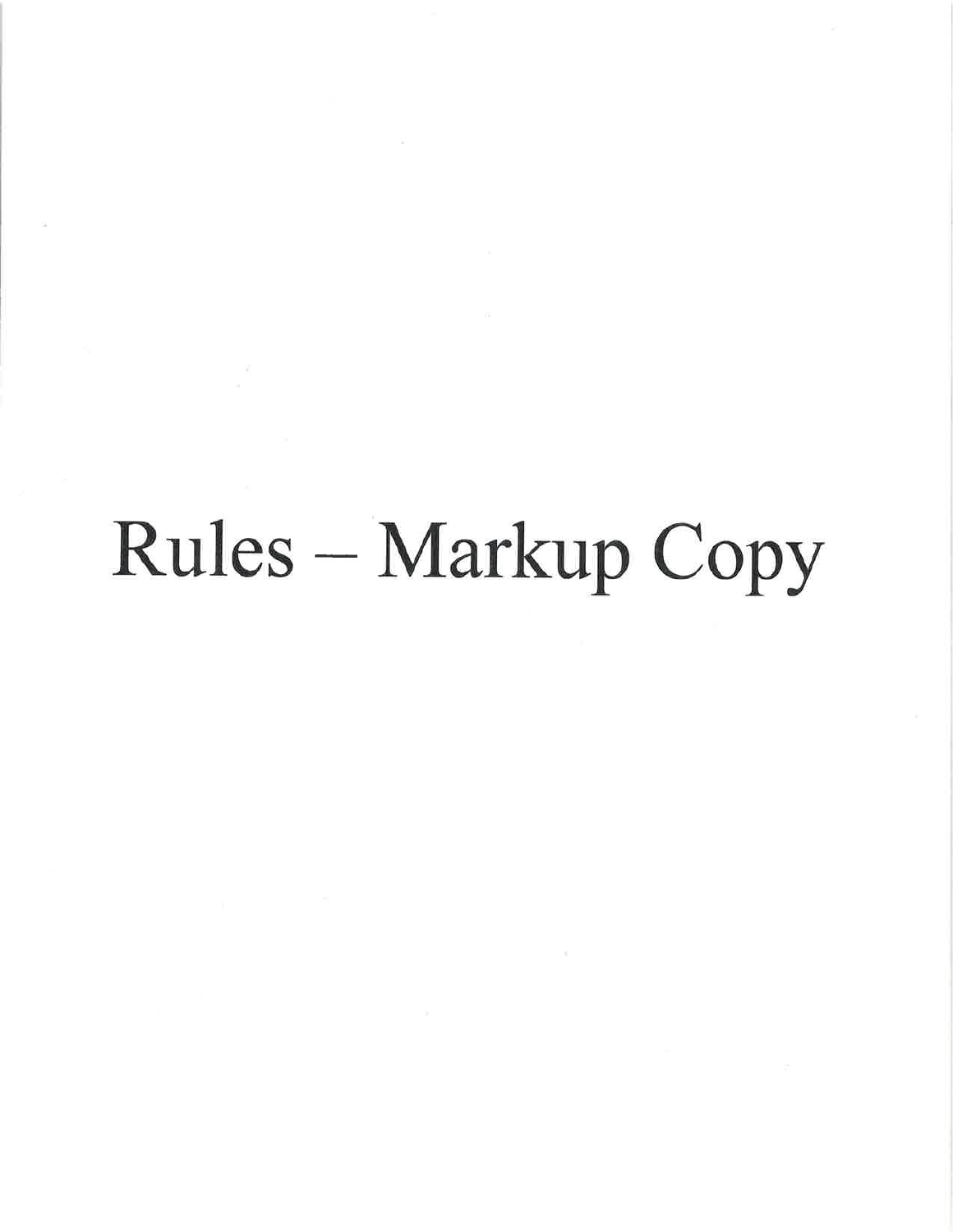

## **ARKANSAS STATE CRIME LABORATORY**

**LITTLE ROCK** #3 Natural Resources Drive Little Rock AR 72205  $(501)$  227-5747

LOWELL 1120 West Monroe Avenue Lowell AR 72745 (479) 365-8717

Governor Asa Hutchinson

**STATE OF ARKANSAS** 

**HOPE** 2500 South Main Street Hope AR 71802 (870) 722-8530



Kermit B<sub>r-</sub>Channell II

**DIRECTOR** 

**SECRETARY** 

Pursuant to Act 360 of 2021, the Arkansas State Crime Laboratory adopts and promulgates the following rules for the Arkansas State Crime Laboratory (ASCL) Forensic Pathologist **Student Loan Forgiveness Program.** 

- A. Definitions
	- 1. "Pathologist" means a person that has completed all of the requirements to be employed as a forensic pathologist in the State of Arkansas.
	- 2. "Student Loan" means money borrowed from a Student Loan Creditor for financial assistance in obtaining a license as a Pathologist.
	- 3. "Student Loan Creditor" means a financial lending institution that lends money for the purpose of paying for college expenses.
	- 4. "Program" means the Arkansas State Crime Lab Student Loan Forgiveness Program established pursuant to Act 360 of 2021.
- **B.** Eligibility Requirements
	- 1. A Pathologist is eligible for a payment of up to twenty-five thousand dollars (\$25,000) toward their outstanding Student Loan balance following the successful completion of two years of consecutive employment with the Arkansas State Crime Lab (ASCL).
		- a. The maximum allowable under the Program is one hundred thousand dollars (\$100,000) per Pathologist.
		- b. Successful completion of one year of employment does not entitle a Pathologist to receive a payment, including partial payments, for their student loan.
	- 2. All of the following requirements will be met prior to the ASCL making a payment on a Student Loan.
		- a. Completion of twenty-four (24) months of employment with the ASCL, to include satisfactory completion of a one (1) year probationary employment period: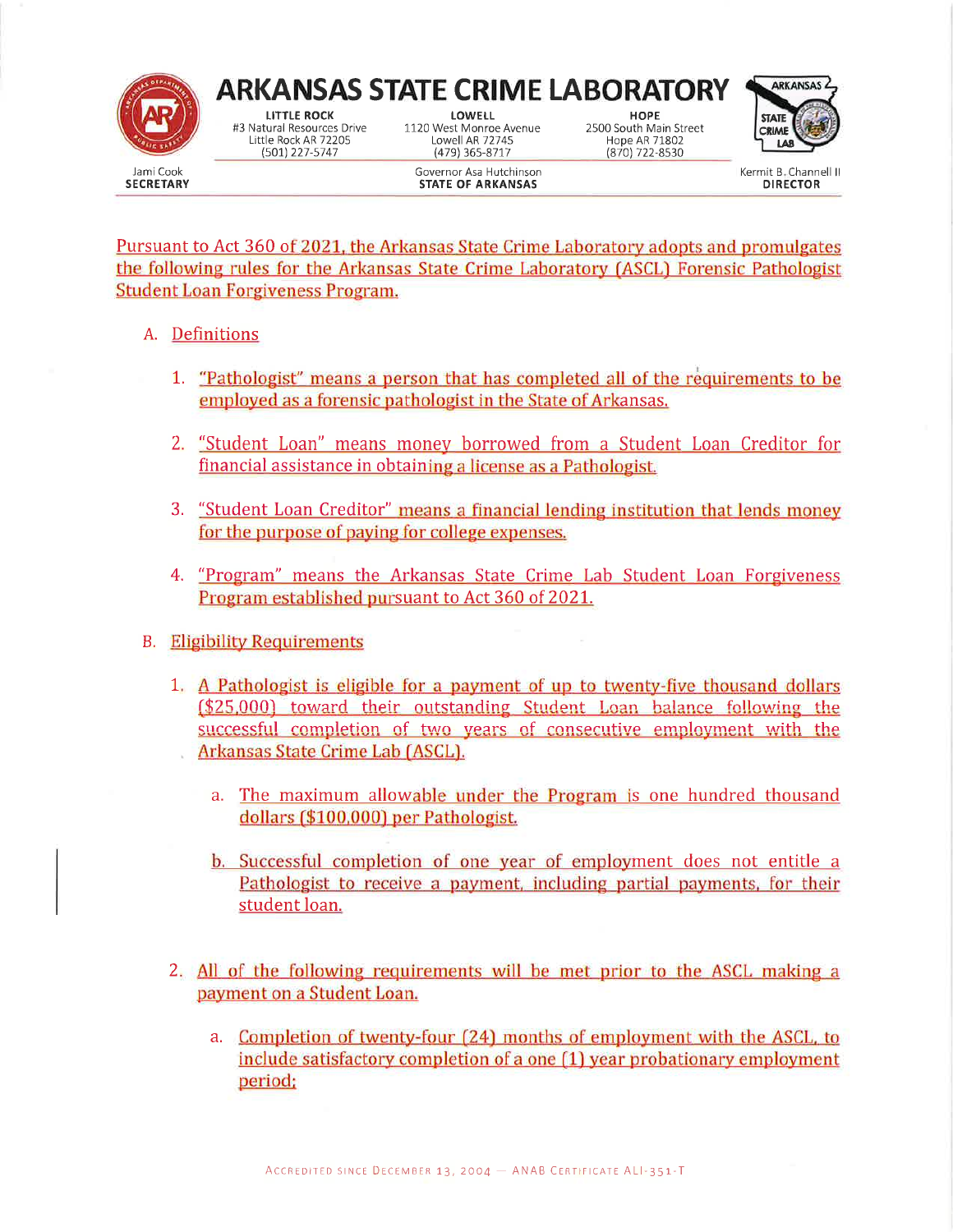- i. The one (1) year probationary period is not required for applicants that have been employed for more than two (2) years and have already received one payment under the Program.
- b. Proof that the Pathologist's Student Loan has an outstanding, unpaid, balance; and
- c. An executed employment contract with the ASCL.
- C. Applications for the Program
	- 1. Applications for the Program will be submitted within thirty (30) days following the completion of two (2) consecutive years of employment.
	- 2. Completed applications will include all of the following documents:
		- a. A completed application form on the form approved by the ASCL;
		- b. A statement on the Student Loan Creditor's letterhead that includes the total outstanding balance of the Student Loan;
			- i. The statement will include the Student Loan Creditor's name, contact information, address where payments should be sent, and any special instructions for remitting payment on behalf of the Pathologist.
		- c. The Pathologist's executed employment contract;
		- d. A letter from the Chief Medical Examiner at the ASCL stating that the Pathologist has successfully completed a one (1) year probationary period; and
			- i. The letter from the Chief Medical Examiner is not required for applicants that have been employed more than two (2) years and have already received one payment under the Program.
		- e. Any other documents required by the ASCL Director.
	- 3. Completed application packets will be forwarded to the ASCL Director, or their designee, for review and approval.
	- 4. The ASCL Director's decision to reward or deny an application is final.
	- 5. The ASCL Director will provide notice to the applicant when an application is approved or denied.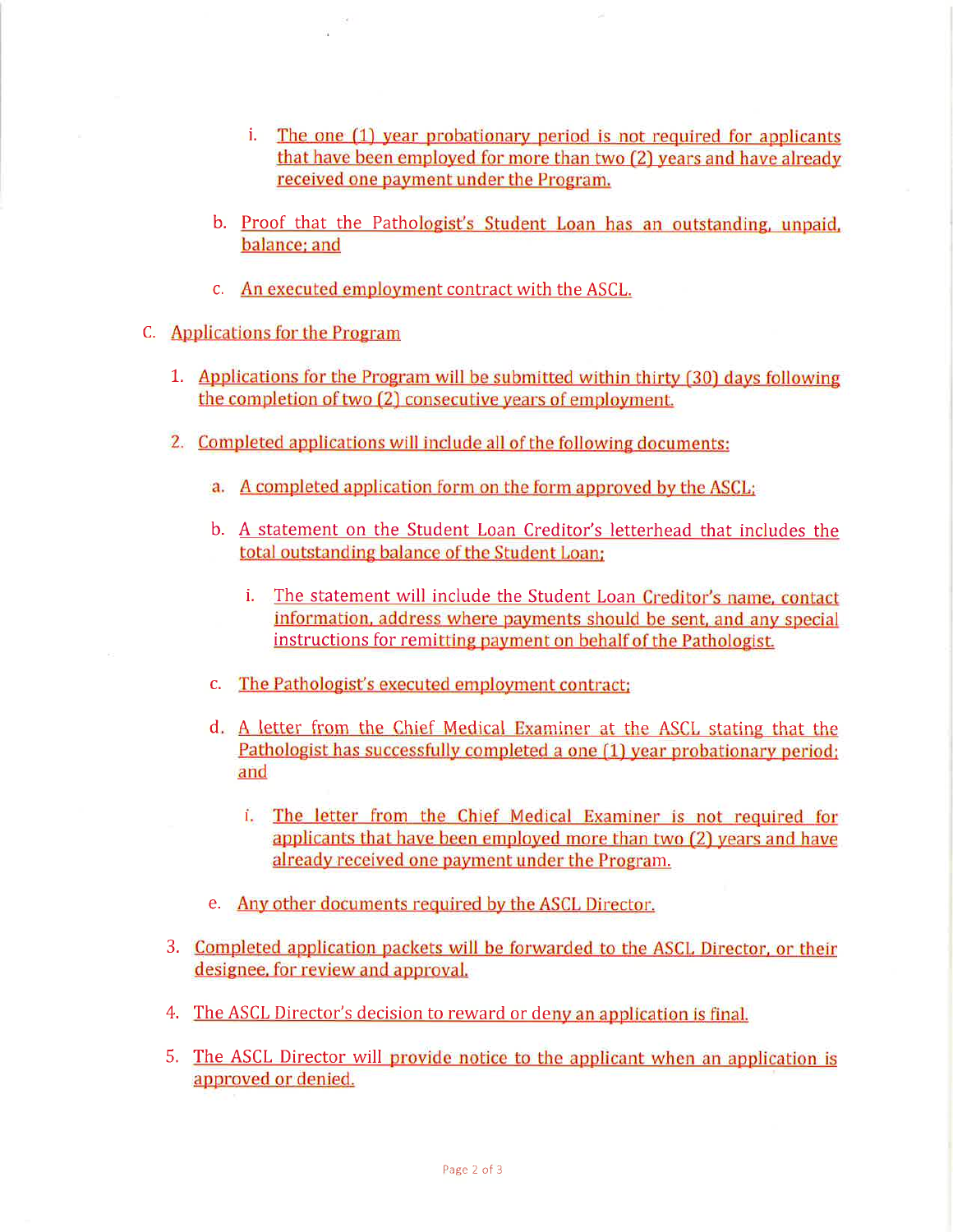- a. When an application is denied, the ASCL Director will provide the applicant with a reason for denial.
- b. An applicant whose application has been denied for failure to submit a completed application packet will be given ten (10) days from the date of denial to submit the required documents. Documents submitted after ten  $\hat{\mathbf{x}}$ (10) days may be denied at the discretion of the ASCL Director.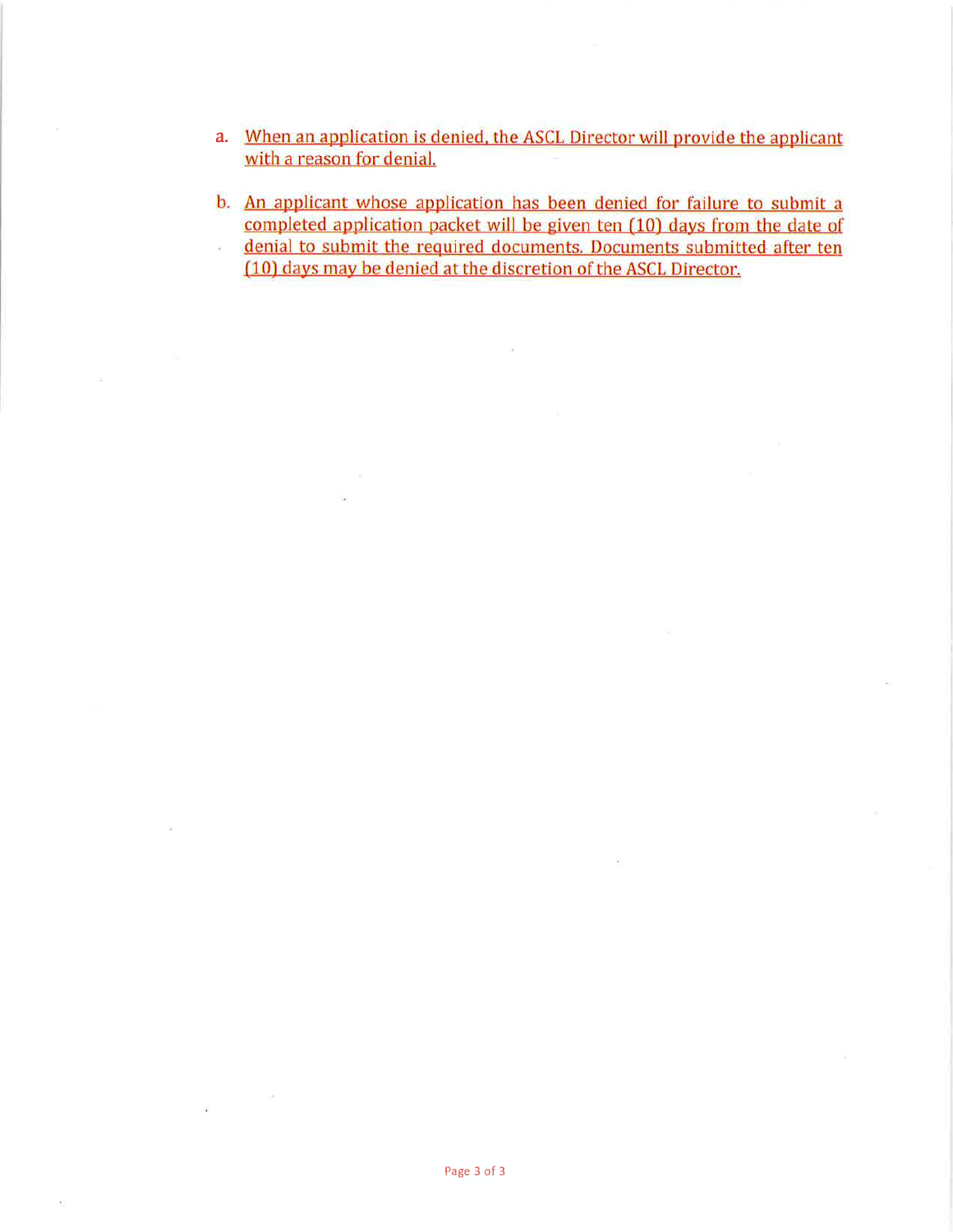**Stricken language would be deleted from and underlined language would be added to present law. Act 360 of the Regular Session**

| $\mathbf{1}$ | <b>State of Arkansas</b>                                            |                                                                            |                 |
|--------------|---------------------------------------------------------------------|----------------------------------------------------------------------------|-----------------|
| 2            | 93rd General Assembly                                               | A Bill                                                                     |                 |
| 3            | Regular Session, 2021                                               |                                                                            | HOUSE BILL 1224 |
| 4            |                                                                     |                                                                            |                 |
| 5            | By: Representative Tosh                                             |                                                                            |                 |
| 6            |                                                                     |                                                                            |                 |
| 7            |                                                                     | For An Act To Be Entitled                                                  |                 |
| 8            |                                                                     | AN ACT TO ESTABLISH THE STATE CRIME LABORATORY                             |                 |
| 9            | STUDENT LOAN FORGIVENESS PROGRAM; AND FOR OTHER                     |                                                                            |                 |
| 10           | PURPOSES.                                                           |                                                                            |                 |
| 11           |                                                                     |                                                                            |                 |
| 12           |                                                                     |                                                                            |                 |
| 13           |                                                                     | <b>Subtitle</b>                                                            |                 |
| 14           |                                                                     | TO ESTABLISH THE STATE CRIME LABORATORY                                    |                 |
| 15           |                                                                     | STUDENT LOAN FORGIVENESS PROGRAM.                                          |                 |
| 16           |                                                                     |                                                                            |                 |
| 17           |                                                                     |                                                                            |                 |
| 18           |                                                                     | BE IT ENACTED BY THE GENERAL ASSEMBLY OF THE STATE OF ARKANSAS:            |                 |
| 19           |                                                                     |                                                                            |                 |
| 20           | SECTION 1. Arkansas Code Title 12, Chapter 12, Subchapter 3, is     |                                                                            |                 |
| 21           | amended to add an additional section to read as follows:            |                                                                            |                 |
| 22           |                                                                     | 12-12-327. State Crime Laboratory Student Loan Forgiveness Program.        |                 |
| 23           | There is established the State Crime Laboratory Student Loan<br>(a) |                                                                            |                 |
| 24           |                                                                     | Forgiveness Program to assist pathologists employed by the State Crime     |                 |
| 25           |                                                                     | Laboratory with the repayment of the pathologists' student loans.          |                 |
| 26           |                                                                     | $(b)(1)$ The program described under this section shall be administered    |                 |
| 27           | by the laboratory.                                                  |                                                                            |                 |
| 28           |                                                                     | (2) The State Crime Laboratory Board shall promulgate rules for            |                 |
| 29           |                                                                     | determining a pathologist's eligibility for student loan forgiveness under |                 |
| 30           |                                                                     | the program that shall include the following requirements:                 |                 |
| 31           |                                                                     | (A) Satisfactory completion of any probationary employment                 |                 |
| 32           | period;                                                             |                                                                            |                 |
| 33           | (B)                                                                 | Proof of a student loan that remains unpaid, including                     |                 |
| 34           | the name and address of the student loan creditor; and              |                                                                            |                 |
| 35           | (C)                                                                 | An executed employment contract with the laboratory in                     |                 |
| 36           | which the pathologist agrees to:                                    |                                                                            |                 |